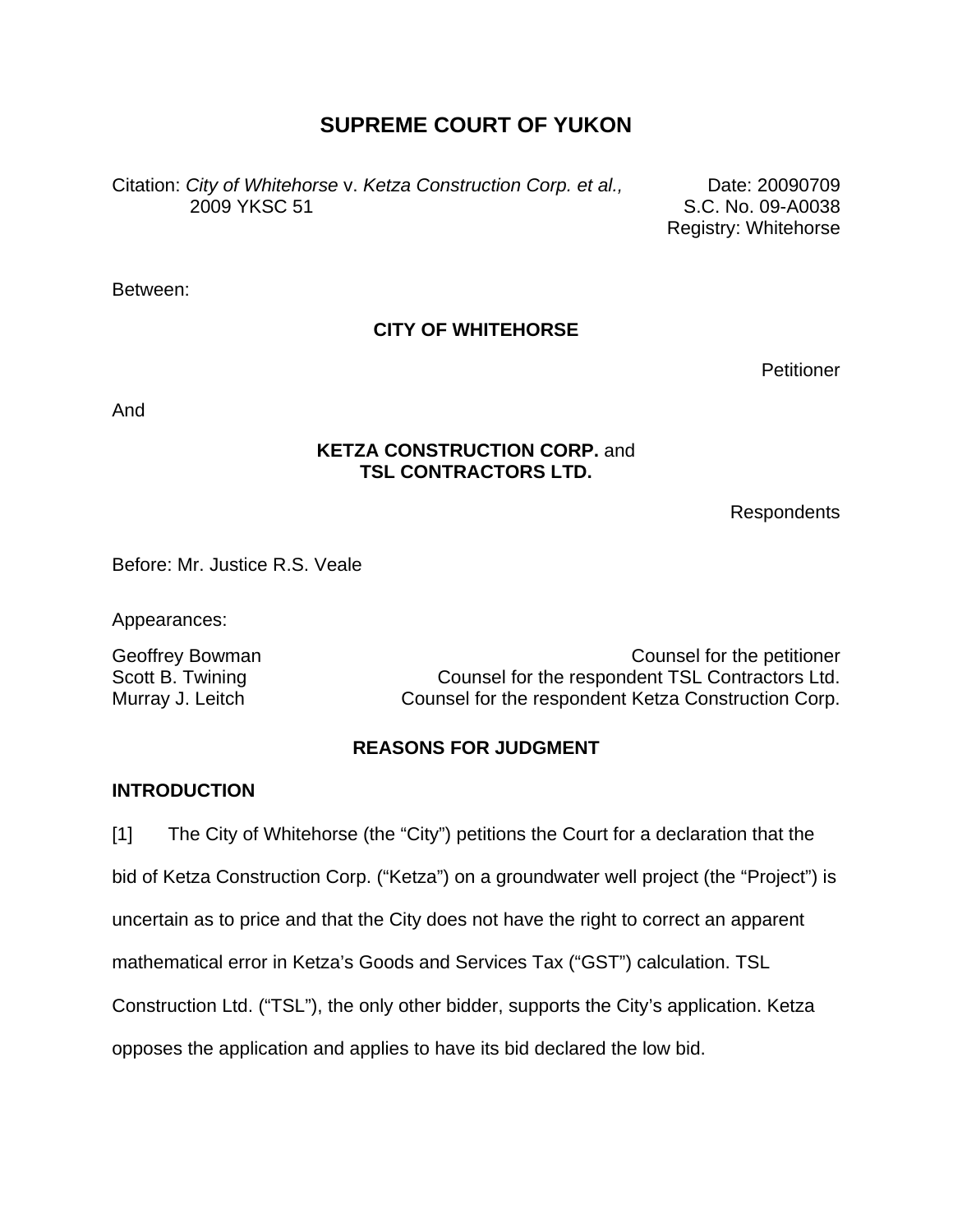#### **THE FACTS**

[2] The City has plans to develop a number of groundwater wells as a new source to meet the City's water needs.

[3] The City prepared tender documents to solicit competitive bids from contractors willing to undertake the Project work. An Invitation to Tender was published in the Whitehorse Star on April 17, 2009, advising interested bidders that Tender Documents would be available at City Hall on Monday, April 20, 2009.

[4] The City received two bids in response to the Invitation to Tender by the May 13, 2009 closing date: one from Ketza (the "Ketza bid") and one from TSL (the "TSL bid").

[5] On May 13, 2009, the bids were opened publicly at City Hall. The bidders were identified and the Total Tender Price presented in the bids was announced and recorded. TSL's Total Tender Price was \$907,410.00; Ketza's Total Tender Price was \$915,205.65.

[6] The Engineering Projects Officer stated at the bid opening that the next step would be to check the bids for inconsistencies and mathematical errors.

[7] Schedule T5 of the TSL bid form shows the following:

| TOTAL ALL ITEMS (FOR BONDING and CONTRACT AWARD PURPOSES) \$ 864, 200 <sup>'CO</sup> |             |
|--------------------------------------------------------------------------------------|-------------|
| GST @ 5%                                                                             | 432/0.00    |
| TOTAL TENDER PRICE (FOR ISSUING PURCHASE ORDER)                                      | \$9074/0.00 |
| TOTAL TENDER PRICE (in words)                                                        |             |
| -nine hundred and seven Thousand four                                                |             |
| hundred and Fen                                                                      | Dollars     |
| Cents.<br>and $-20.0$                                                                |             |

 $\sim$   $\sim$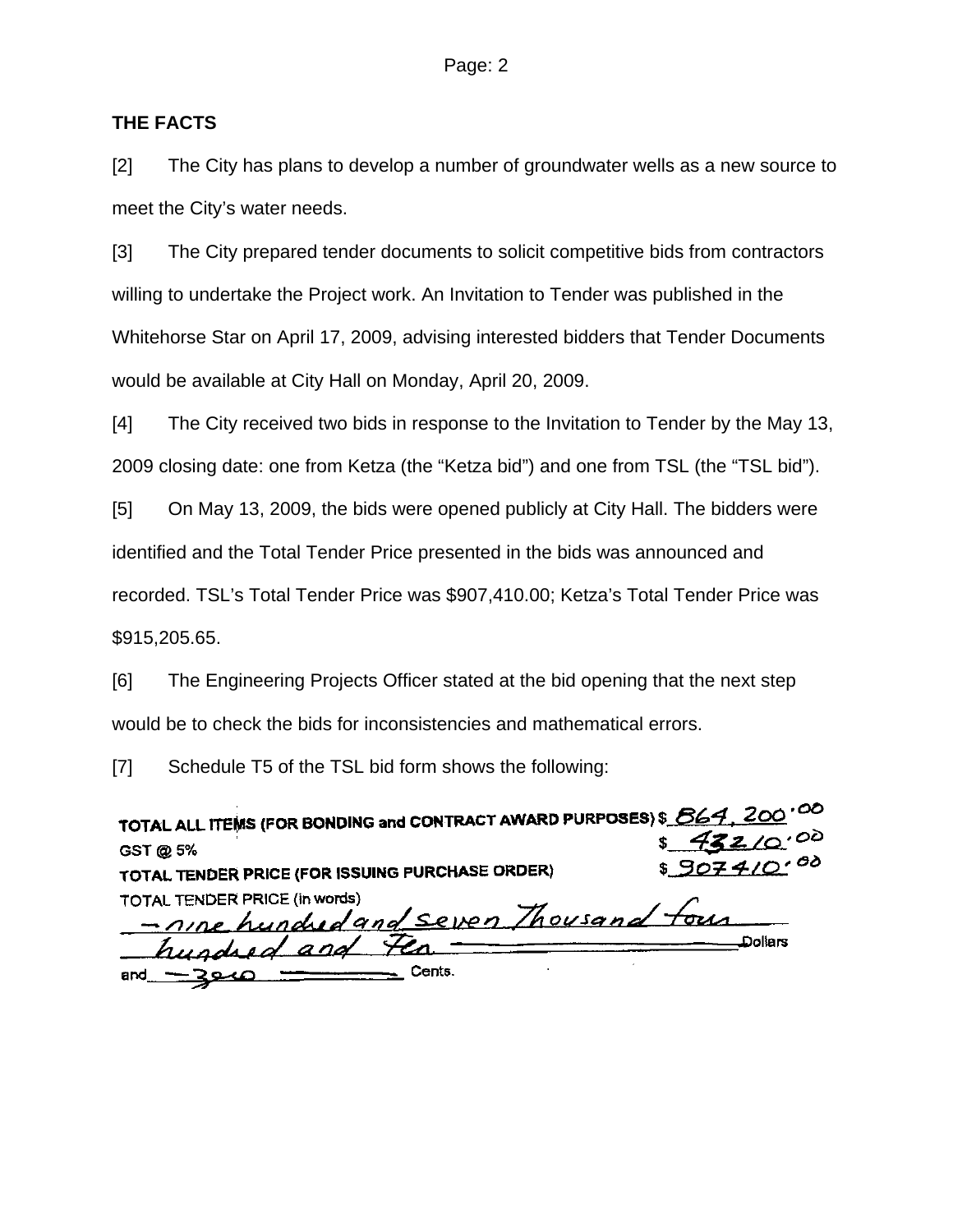Page: 3

[8] Schedule T5 of the Ketza bid form shows the following:

| TOTAL ALL ITEMS (FOR BONDING and CONTRACT AWARD PURPOSES) \$ |                |
|--------------------------------------------------------------|----------------|
| GST @ 5%                                                     |                |
| TOTAL TENDER PRICE (FOR ISSUING PURCHASE ORDER)              |                |
| TOTAL TENDER PRICE (in words)                                |                |
|                                                              | <b>Dollars</b> |
| Cents.<br>and                                                |                |

[9] On May 14, 2009, the City reviewed the bids. During the review, The City's Engineering Projects Officer noted an apparent mathematical error in the GST calculation in the Ketza bid. If corrected, Ketza's bid had a Total Tender Price of \$906,205.65.

[10] The Engineering Projects Officer believed it to be appropriate to correct an obvious mathematical error in the GST calculation and amended the Total Tender Price in the Ketza bid correspondingly. He informed Ketza who agreed there was a mistake in calculating the GST and confirmed that Ketza would do the Project for a \$906,205.65 Total Tender Price.

[11] The City then evaluated the bids. Price was evaluated without including GST and on the basis of the Total All Items amount. Both bids were scored equally on all evaluation points except price. The Ketza bid was identified as the low bid.

[12] I also find the following facts based upon the evidence of the City's Engineering Projects Officer and the Director of Operations:

- 1. there was only one mathematical error in the Ketza bid form;
- 2. the mathematical error in the GST calculation is apparent and obvious on the face of the Ketza bid;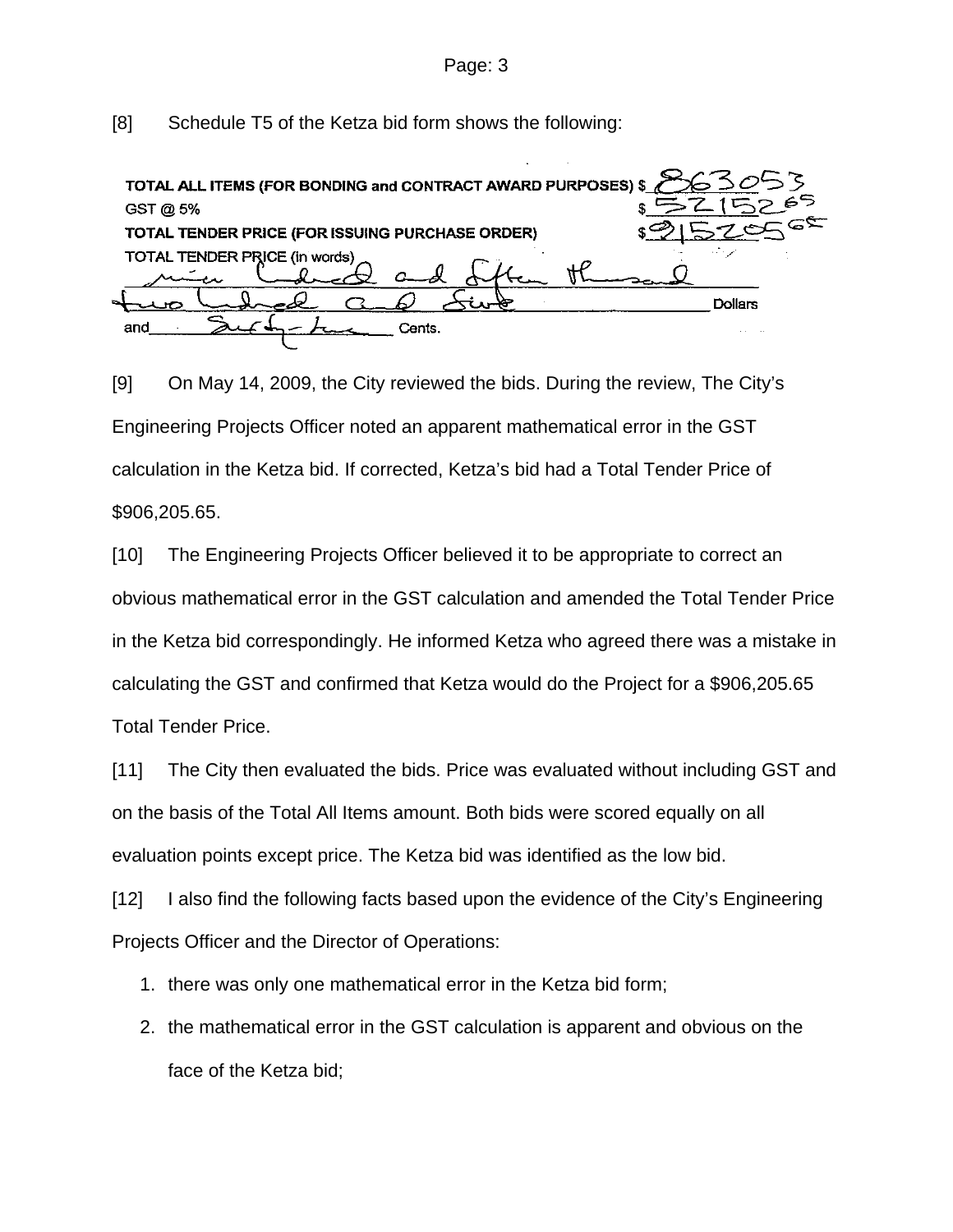- 3. the "Total All Items" for Ketza in the amount of \$863,053.00 did not change, and the corresponding figure for TSL is \$864,200.00;
- 4. there was no evidence of mischief on the part of Ketza;
- 5. the City's Engineering Projects Officer found that the only difference between the Ketza and the TSL bids was their bid price which he recorded in the Evaluation Summary;
- 6. in the Evaluation Summary, the City's Engineering Projects Officer recommended that Ketza receive the contract as low bidder;
- 7. in the Evaluation Summary, the City's Engineering Projects Officer used the Total All Items figures to compare the bids as this had been the normal practice at the City for approximately the last three years because the City was able to recoup all GST payments it made on capital projects;
- 8. a draft Administrative Report, prepared under the direction of the City's Engineering Projects Officer, included a reference to Ketza's apparent GST calculation error;
- 9. the City's Director of Operations asked that the reference to the GST error be removed from the Administration Report as he considered the discussion of the GST calculation to be irrelevant, and the practice at the City was not to include GST;

10. the usual practice of the City is to award contracts to the lowest compliant bidder. [13] On May 20, 2009, TSL contacted the City to object to the recommendation to award the Project work to Ketza. TSL was advised that the Total Tender Price read out at the bid opening had been amended to correct an apparent error in the GST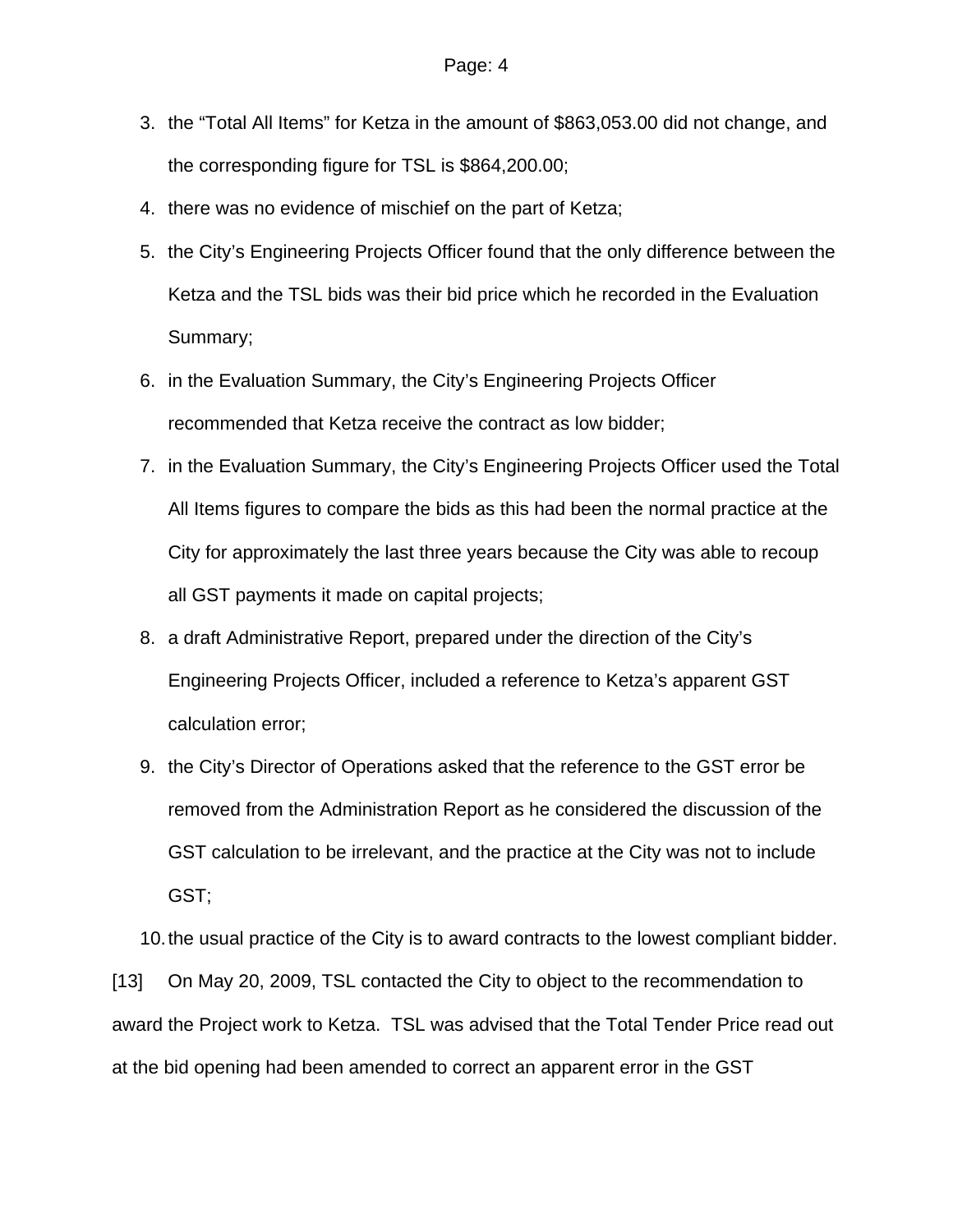calculation in the Ketza bid. TSL expressed its objection in writing by letter dated May 21, 2009.

[14] The City considered TSL's objections in the context of the Tender Documents and determined that it was obligated to evaluate the bids on the Total Tender Price as presented in the bids.

[15] If the bids were evaluated on the basis of the Total Tender Price as presented in the bids, the TSL bid is the low bid.

[16] By letter dated June 8, 2009, the City advised the bidders it intended to evaluate the bids on that basis.

[17] On June 8, 2009, Ketza contacted the City to object to the bids being evaluated on the basis of the Total Tender Price. Ketza expressed its objection in writing by letter dated June 12, 2009.

[18] Each of the bidders claims that the City is obligated to award the Project work to it as the low bidder. The City seeks a declaration to clarify which is the low bid according to the terms in the Contract Documents issued for the Project.

#### **CONTRACT DOCUMENTS**

[19] The Contract Documents include, among other items, the Instructions to Tenderers and the Tender.

[20] The relevant provisions of the Instructions to Tenderers are:

#### *Instructions to Tenderers*

# *1. Tendering Conditions*

*Section 1.4: Tenders must be submitted on the blank forms provided by the City and must be free of any and all escalation clauses, qualifications or other additions or deletions.*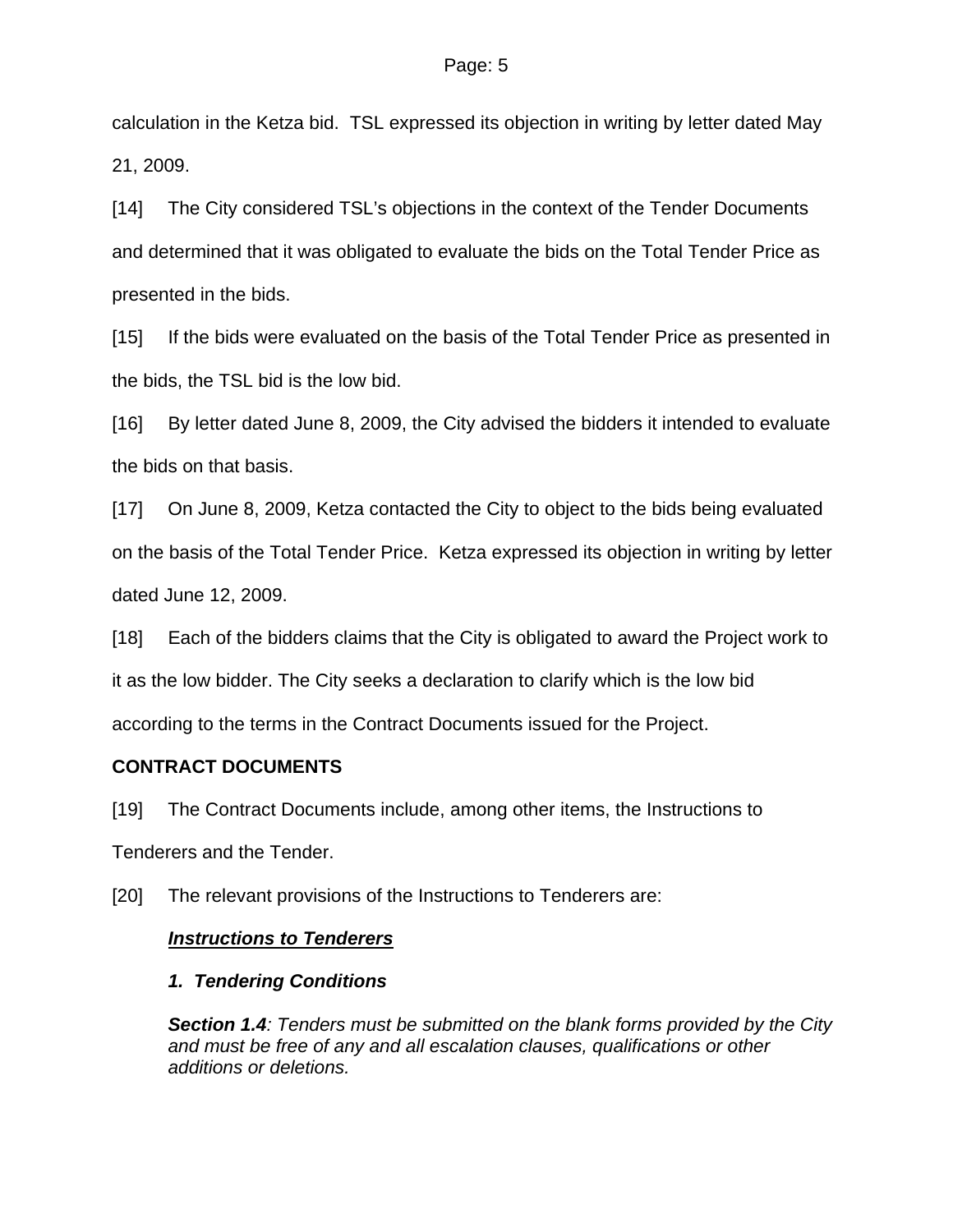*Section 1.7: All Tenders must have all spaces, blanks and declarations completed. Any item missed or any special conditions added to the Tender may be cause for its rejection by the City's sole discretion.* 

#### *Acceptance of Tenders*

*Section 1.13: Bidders acknowledge and accept, by way of bidding, that the City's evaluation of tender pricing shall be based on the "TOTAL TENDER PRICE", as presented in Schedule T-5, including any and all Provisional Items. During the assembly of Contract Documents the City may, at its sole and absolute discretion, include any or all Provisional cost items in the total contract price. Furthermore, all bidders acknowledge that the subsequent performance of any or all of the awarded provisional items, which have been included in any executed contract, shall be realized ONLY upon the written request of the Engineer and that such authorization remains at their sole and absolute discretion. (emphasis in original)* 

*Section 1.14: The City will not necessarily accept the lowest or any Tender and reserves the right to accept or reject any or all Tenders, or to accept the Tender which the City deems to be in its own best interest.* 

*Section 1.15: Without limiting the generality of the foregoing, any Tender may be rejected for:* 

- *a) incomplete Tender;*
- *b) conditional Tender;*
- *c) obscured/irregular erasures or corrections in Schedule of Quantities and Prices;*
- *d) prices omitted;*
- *e) unbalanced bid;*
- *f) insufficient or irregular Tender Security;*
- *g) evidence of inadequate experience or of inadequate capacity to perform the Work;*
- *h) evidence of previous failure to perform adequately on similar work;*
- *i) evidence of alterations to the pre-printed Tender Form.*

#### *10. Goods and Services Tax (G.S.T.)*

*Section 10.1: G.S.T. is not to be included in the unit prices or lump sums of the Schedule of Prices. G.S.T. is to be calculated at the applicable rate as a separate line item based on the total of all items. The calculated G.S.T. is then added to determine the Total Tender Price.*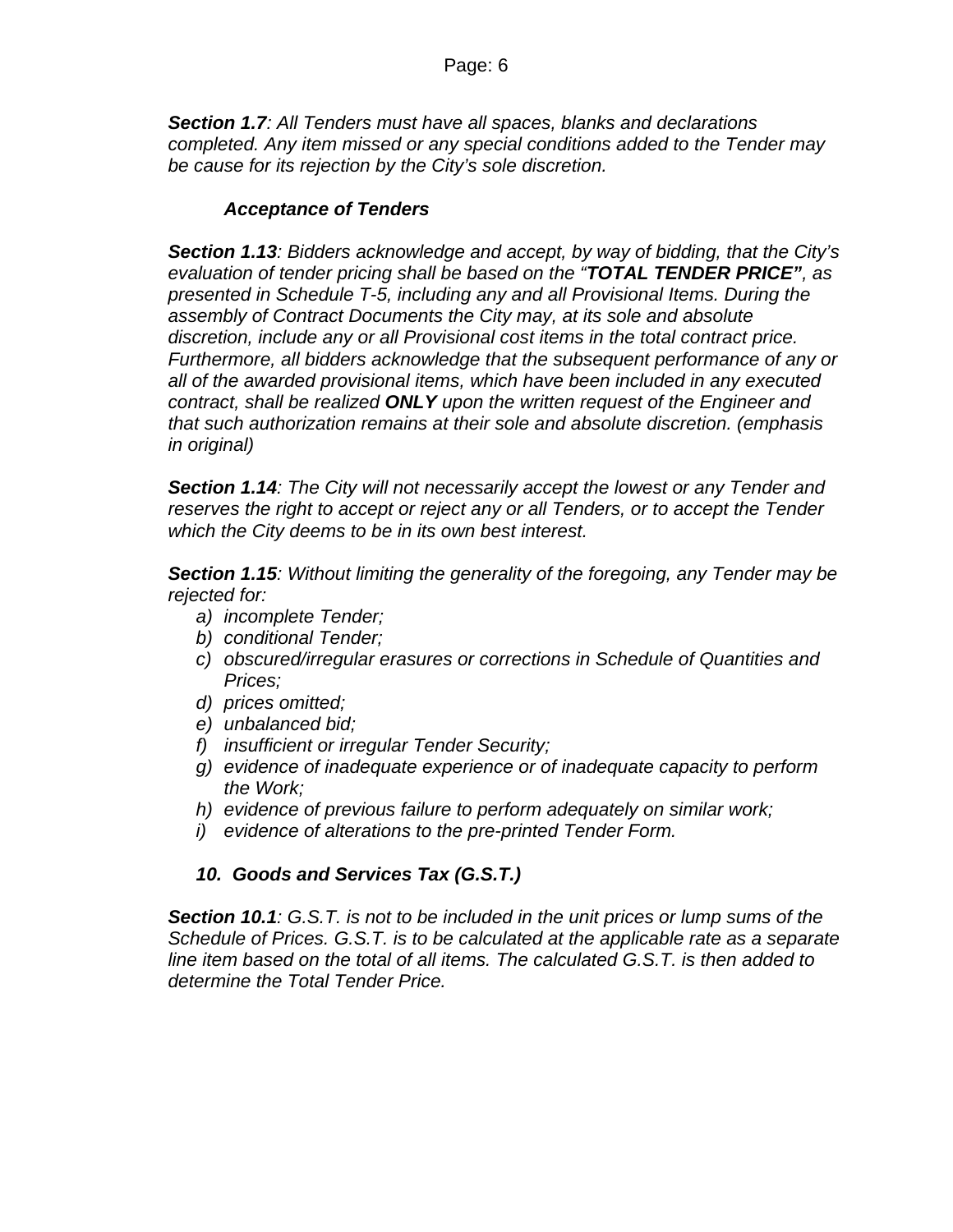[21] The relevant provisions in the Tender are:

### *Tender*

#### *T- 4 Basics of Tender*

*Section 4.1: The Contractor has carefully examined the instructions to tenderers and the Contract Documents for the construction of the Work.* 

*Section 4.2: The Contract Documents are an integral part of this Tender.* 

*Section 4.3: The terms and definitions set out in the General Conditions, GC-1 Definitions, apply to the Tender.* 

*Section 4.10: The prices in the Schedule of Quantities and Prices are firm, but the other Schedules in this Tender are subject to review by the City, and the City may require these Schedules to be changed for good cause prior to acceptance of this Tender, which, without limiting the generality of the foregoing, shall include:* 

- *a) unacceptable construction superintendent; subcontractors or materials suppliers;*
- *b) unacceptable Force Account Rates;*
- *c) unacceptable work schedule;*
- *d) unacceptable work load in the current year; or*
- *e) other factors.*

*Section 4.12: The quantities of work are approximate only and are subject to increase or decrease. Where the quantities are increased or decreased, the unit prices stated in the Schedule of Quantities and Prices shall apply, and the Contract Price shall be adjusted accordingly.* 

*Section 4.13: If a discrepancy is found between Unit Price and a total amount, the Unit Price shall be considered as representing the intention of the Contractor, and the City shall recalculate that amount. The amount will be corrected and the corrected tender amount and Contract Price shall be established.* 

*Section 4.14: If a discrepancy is found between a Lump Sum Price and any corresponding breakdown of prices, then the Lump Sum Price shall be considered as representing the intention of the Contractor.* 

*Section 4.16: The lowest, or any tender, may not necessarily be accepted and the City reserves the right to reject or accept any bid. This tender may be cancelled at any time prior to notification of award of the Contract. The city need not award any contract. Nothwithstanding section 4.18, if the City rejects all tenders, the City will not be liable to any bidder for any claims, whether for costs*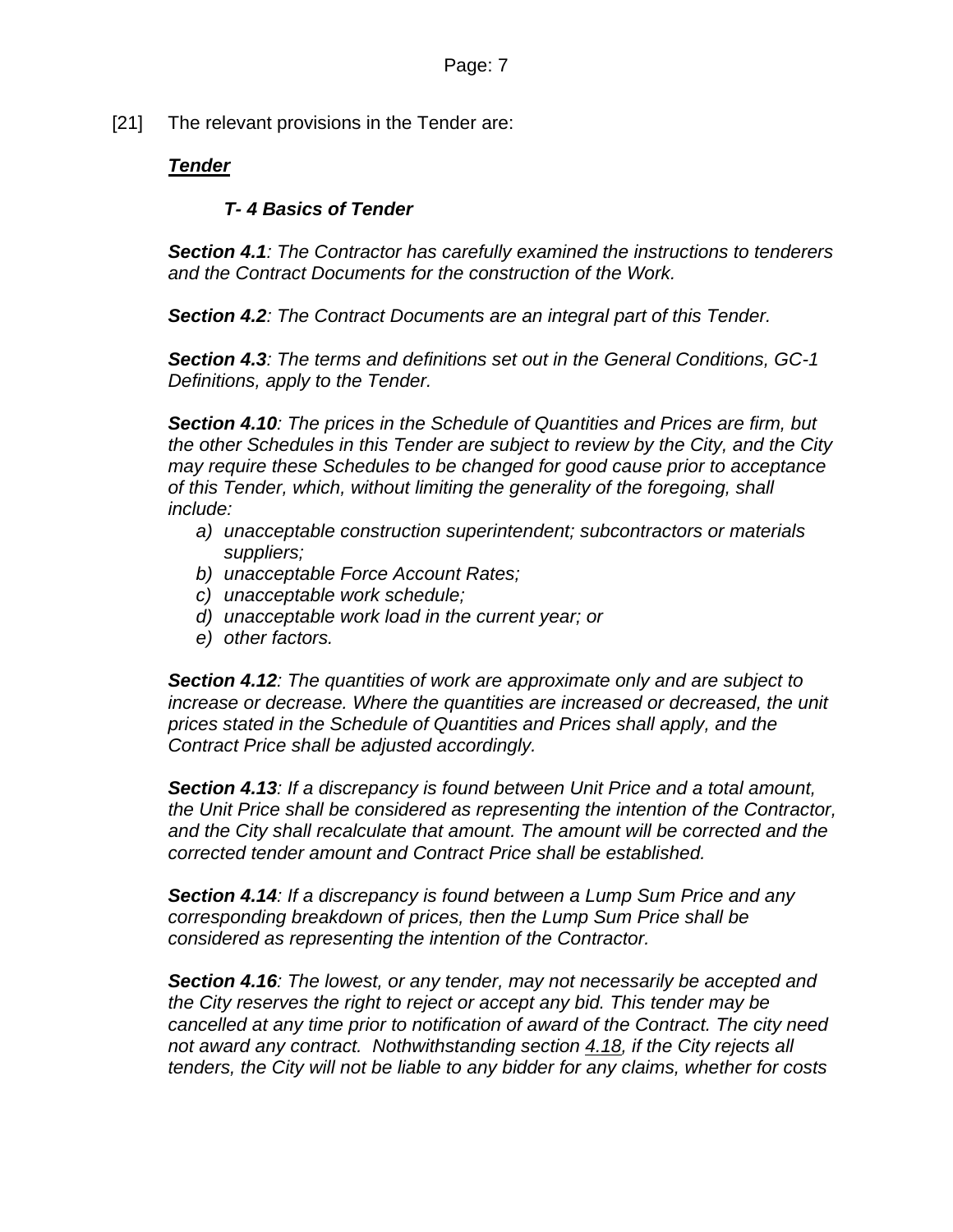*or damages incurred in preparing the tender, loss of anticipated profits or for any other matter whatsoever.* 

*Section 4.17: Any significant items omitted from the tender or any additions, alterations, conditions or qualifications added to the tender or failure to properly sign the tender may cause the bid to be rejected. A tender may be rejected where there is substantial evidence that the bidder would be unable to carry out the work required. The determination of whether or not to reject any tender or to remove any tender from the evaluation process will be made in the sole and absolute discretion of the City.* 

[22] In these reasons, I will refer to Sections 1.14 of the Instructions to Tenderers and

4.16 of the Tender as the privilege clauses which permit the City not to accept the

lowest or any tender, or to accept any tender it deems to be in its own best interest.

[23] I will refer to Sections 1.15 and 4.17 as the discretion clauses which permit the

City to determine whether or not any tender should be removed from the evaluation

process.

[24] There does not appear to be a discretion clause that expressly permits the City to

waive informalities or irregularities.

#### **ISSUES**

[25] The issues to be determined in this application are:

- 1. Do the terms of these tender documents require perfection or substantial compliance?
- 2. If the test is substantial compliance, is the Ketza bid uncertain as to price?
- 3. If the City is permitted to accept the Ketza bid, is it legally obligated to do so?

# **General Tendering Law**

[26] The leading case in contract tendering law is *Ontario* v. *Ron Engineering & Construction (Eastern) Ltd.,* [1981] 1 S.C.R. 111. An invitation to tender is treated as an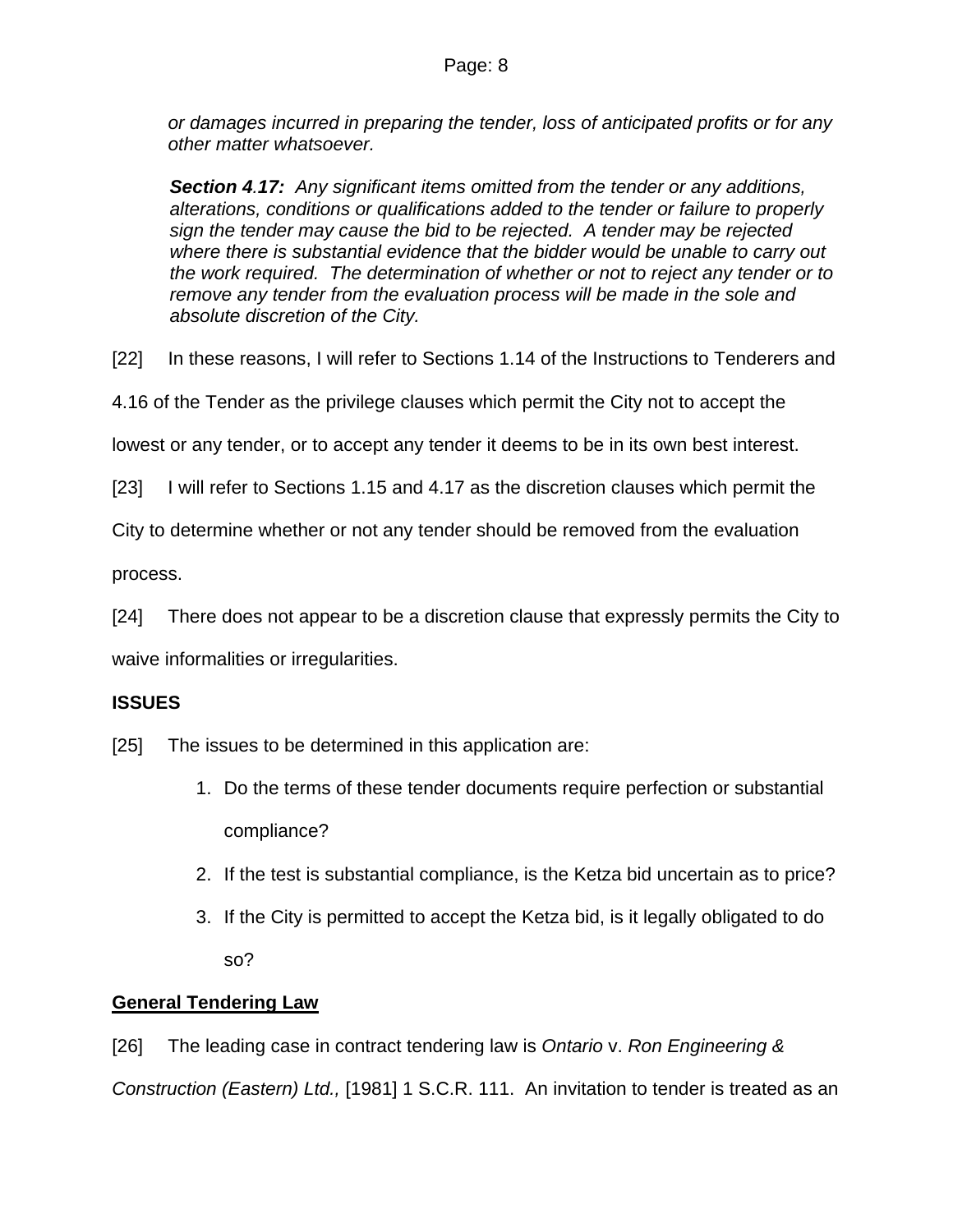offer by the owner to enter into a preliminary contract, called Contract A, with each

bidder who submits a bid in compliance with the terms and conditions of the invitation to tender.

[27] The purpose of Contract A is to protect the integrity of the bidding process and to ensure certainty and fairness in the competitive tender process.

[28] The terms of Contract A are found in the contract documents which in this case

include, among other things, the Invitation, the Instructions to Tenderers, the Tender

and forms, the Specifications, and the form of contract for the winning bidder, which is

referred to as Contract B. I am not persuaded by counsel for Ketza that the terms of

Contract A are limited to the Tender.

[29] In addition to the express terms of Contract A, a court may imply a term of

Contract A as set out in *M.J.B. Enterprises Ltd.* v. *Defence Construction (1951) Ltd.*,

[1999] 1 S.C.R. 619 at para. 27:

… (1) based on custom or usage; (2) as the legal incidents of a particular class or kind of contract; or (3) based on the presumed intention of the parties where the implied term must be necessary "to give business efficacy to a contract or as otherwise meeting the 'officious bystander' test as a term which the parties would say, if questioned, that they had obviously assumed. (citations omitted)

[30] In para. 29 of *M.J.B.*, the Court cautions that it is the intention of the actual parties, not reasonable parties, that must be determined so that there is "a certain degree of obviousness" to an implied term.

[31] The Court concluded in *M.J.B.* at para. 41 that, because of the time and expenses involved in the tendering process, it is reasonable to imply a term that only a compliant bid will be accepted.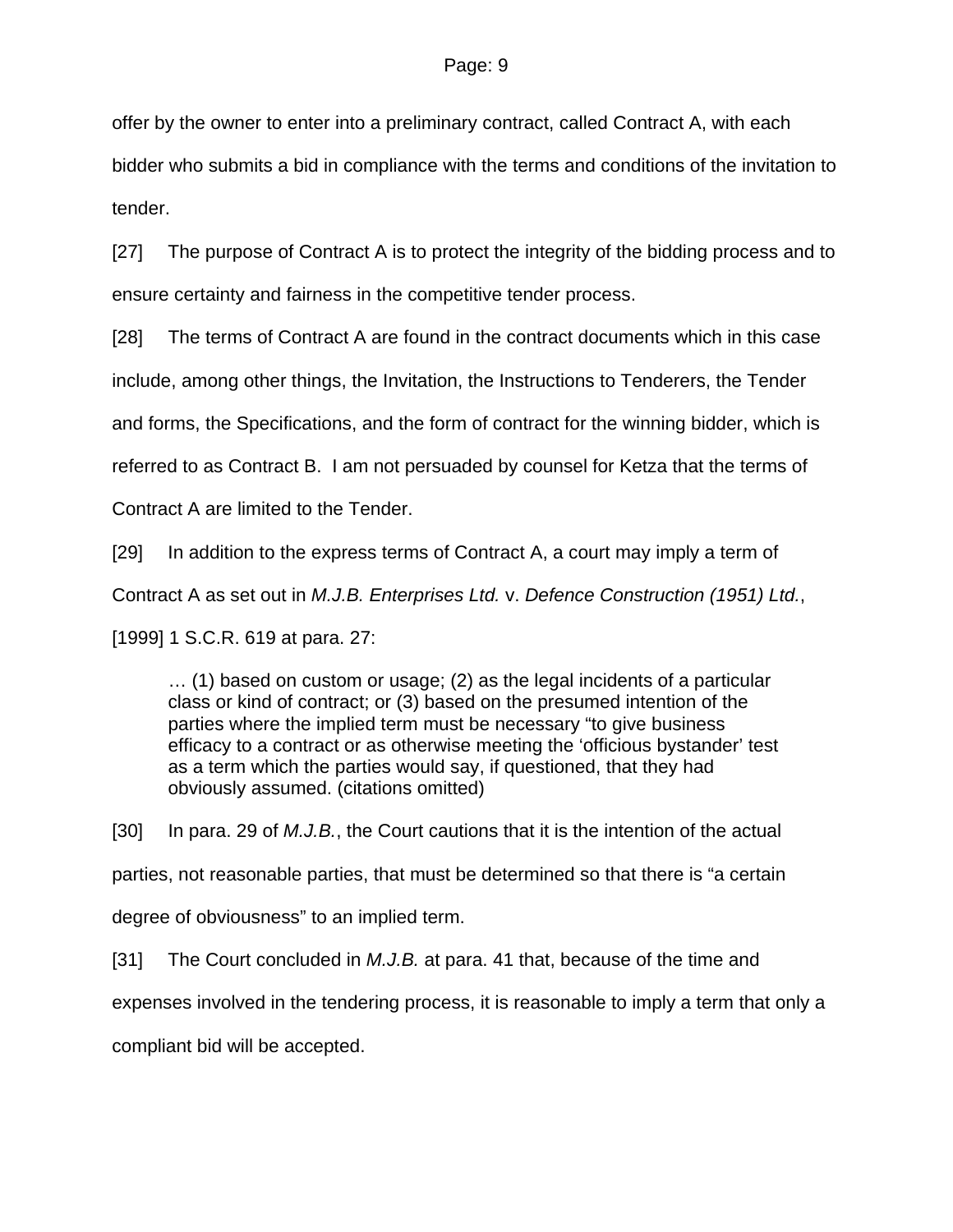[32] Courts have also consistently implied a term that the owner be fair and consistent in the assessment of tender bids. The duty of fairness is discussed extensively in *Martel Building Ltd.* v. *Canada*, 2000 SCC 60 where the Court stated at para. 88 that:

… Implying an obligation to treat all bidders fairly and equally is consistent with the good of protecting and promoting the integrity of the bidding process, and benefits all participants involved…

### **Strict or Substantial Compliance**

[33] Counsel for the City and TSL have advocated to some extent for a strict test for compliance. In my view, on the facts of this case, the test must be substantial compliance.

[34] In *Double N Earthmovers Ltd.* v. *Edmonton (City)*, 2007 SCC 3, at para. 109, Abella and Rothstein JJ. stated "the test for compliance in the tendering process is 'substantial' rather than strict."

[35] At para. 110, in a four member dissenting judgment, Charron J. stated that substantial compliance requires "that all material conditions of a tender, determined on an objective standard, be complied with" and concluded that "a bid is substantially compliant if any departure from the tender call concern mere irregularities."

[36] It is noteworthy that in the *Double N* case (paras. 38 and 39), the substantial compliance test applied even though the tender documents contained the wording that the instructions to bidders "must be strictly complied with". However, a discretion clause was included which indicated that not every failure to comply with the tender requirements, usually referred to as an "informality" or an "irregularity", would invalidate a bid. At para. 41 in *Double N*, Abella and Rothstein stated "generally, an informality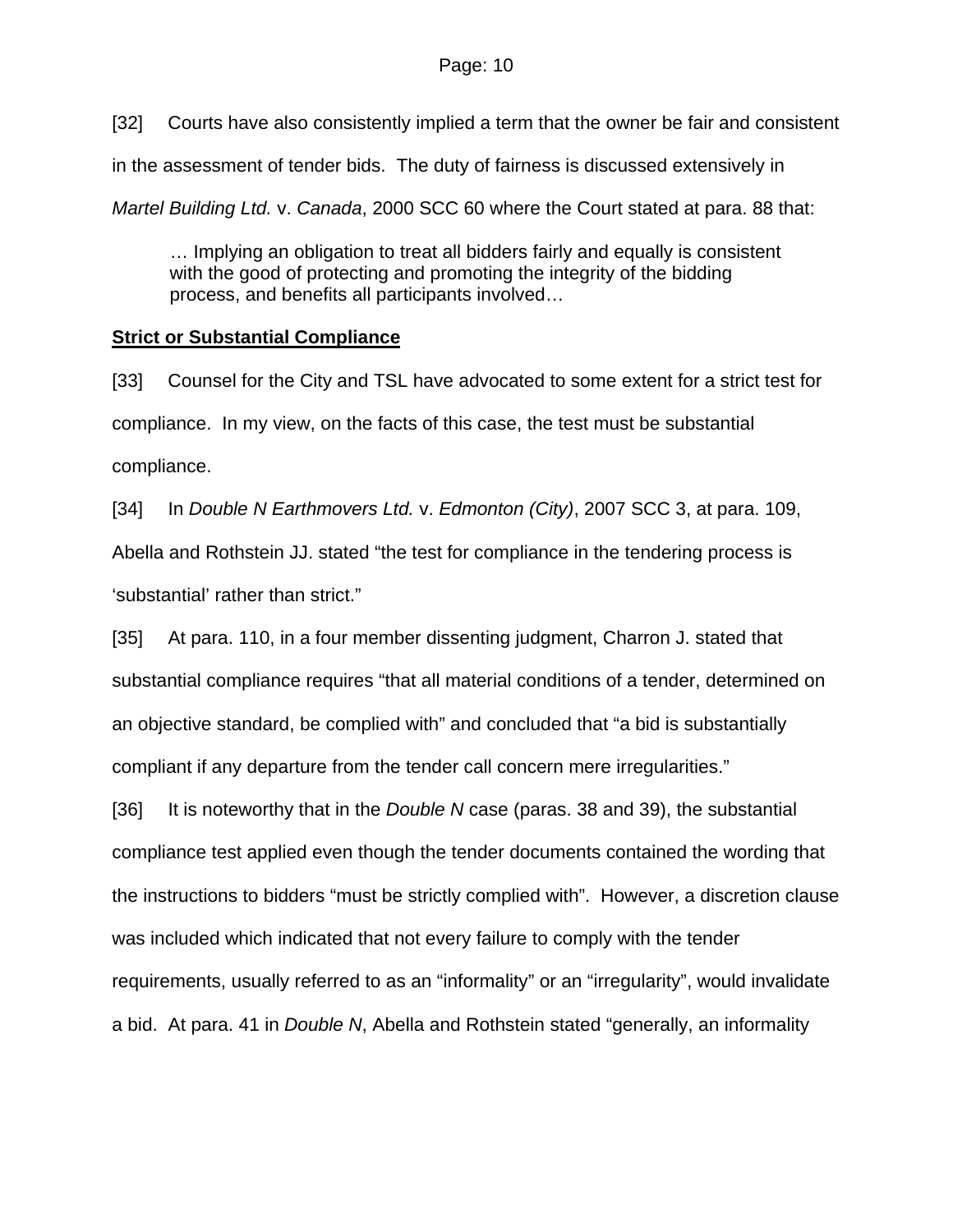would be something that did not materially affect the price or performance of Contract

B."

[37] In the context of the duty of fairness, the same justices stated at para. 52:

… The best way to make sure that all bids receive the same treatment is for an owner to weigh bids on the basis of what is actually in the bid, not to weigh them on the basis of subsequently discovered information.

#### **Is the Ketza bid substantially compliant?**

[38] In order to be substantially compliant, a bid must be certain with respect to price. Counsel for the City and TSL submitted that the Ketza bid is uncertain as to price because of the mathematical error in the GST calculation and that it is therefore materially non-compliant. While acknowledging that there is no evidence of mischief, they also raise the issue of potential for mischief, on the basis that, in a hypothetical case, a party could put in the low bid with a similar mathematical error and then, if circumstances changed, refuse to sign Contract B because they 'mistakenly' bid too low.

[39] In my view, the principles to be applied are not in great dispute. It is the facts that ultimately determine the outcome in these cases.

[40] The case of *Vachon Ltd.* v. *Cariboo (Regional District)* (1996), 24 B.C.L.R. (3d) 379 (C.A.) is instructive. The successful bidder, Can-form, had expressed its price as 'four hundred and eighty eight thousand four hundred and fifty dollars' in words and \$492,450.00 in numerals. The owner permitted Can-form to choose which figure was correct and the bidder indicated the lower bid. Vachon was the next lowest bidder and challenged the owner's acceptance of Can-form's bid. The British Columbia Court of Appeal found that the Can-form bid was not capable of acceptance as its price was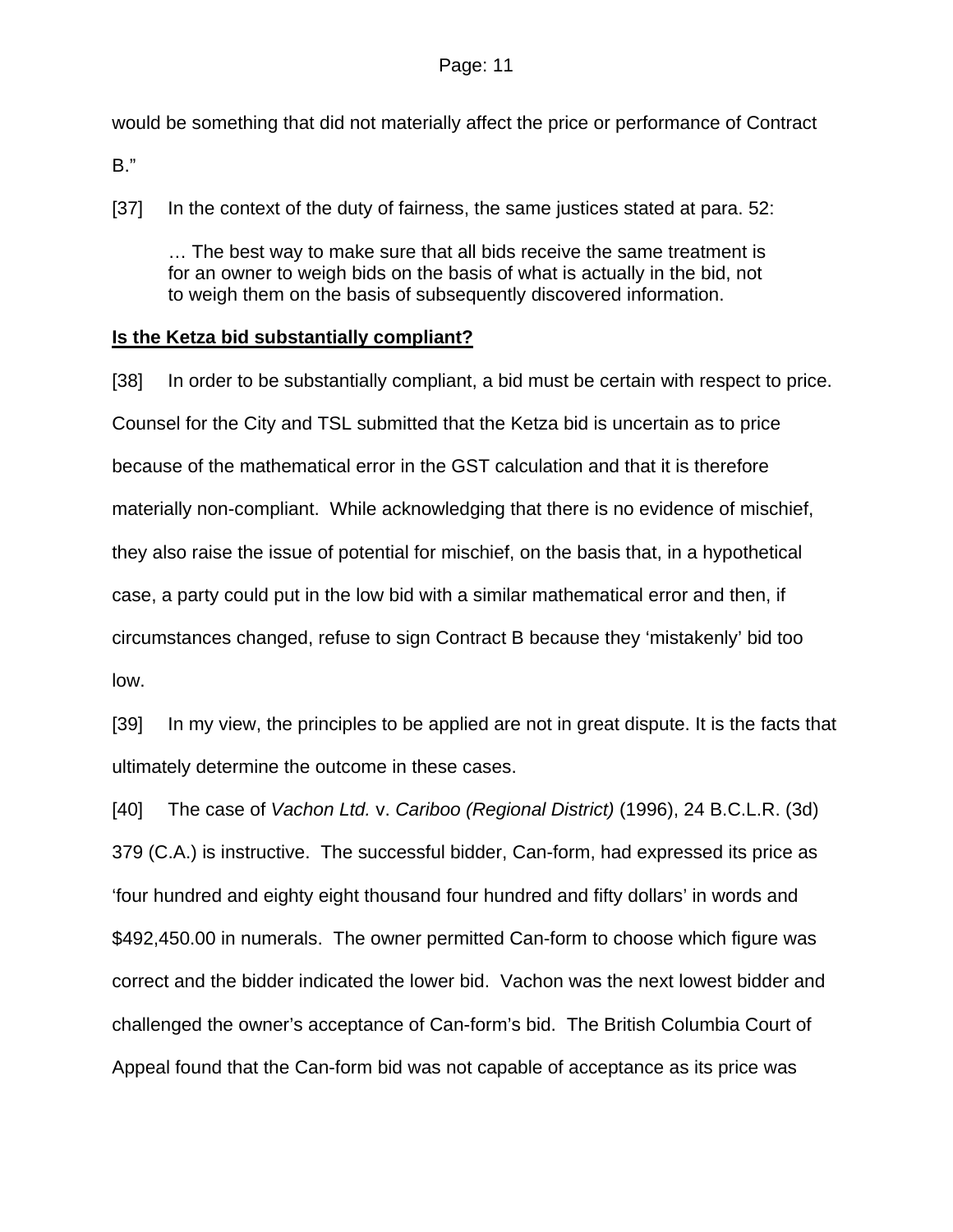#### Page: 12

uncertain. Thus, the initial Contract A was not formed. The discretion clause in the

Instructions to Bidders does not permit the owner to "render valid after opening a bid

that was invalid as submitted" (para. 17).

[41] As to the privilege clause, Finch J.A., as he then was, stated at para. 25:

Although the privilege clause says that an owner does not have to accept the lowest or any offer, the owner still owes a duty of fairness to bidders…

[42] He concluded at para. 34:

In my view, the defendant was in breach of its duty of fairness to other bidders in allowing Can-form to amend its bid after the close of tenders. The plaintiff was entitled under the tendering documents not to have its bid rejected in favour of one that was not legally capable of acceptance. The plaintiff submitted its bid in the expectation that all bids would be considered according to the rules laid down in the Instructions to Bidders. It would be unfair to allow the defendant to act in breach of those rules and then claim to rely on the privilege clause.

[43] Counsel for the City and TSL rely upon the test for material non-compliance set

out in *Graham Industrial Services Ltd.* v. *Greater Vancouver Water District*, 2004 BCCA

5, at para. 34:

According to these definitions, in the context of the present case, material non-compliance will result where there is a failure to address an important or essential requirement of the tender documents, and where there is a substantial likelihood that the omission would have been significant in the deliberations of the owner in deciding which bid to select.

[44] Thus the test is two fold. It must be an "important or essential requirement" and

"likely significant" in the deliberations of the owner.

[45] In the facts of *Graham Industrial Services*, Graham was the low bid by

\$5,000,000 but immediately advised the owner that it had made a \$2,000,000

mathematical error and sought to withdraw the bid. Graham subsequently took the

position that their bid was not in substantial compliance based on other defects, and this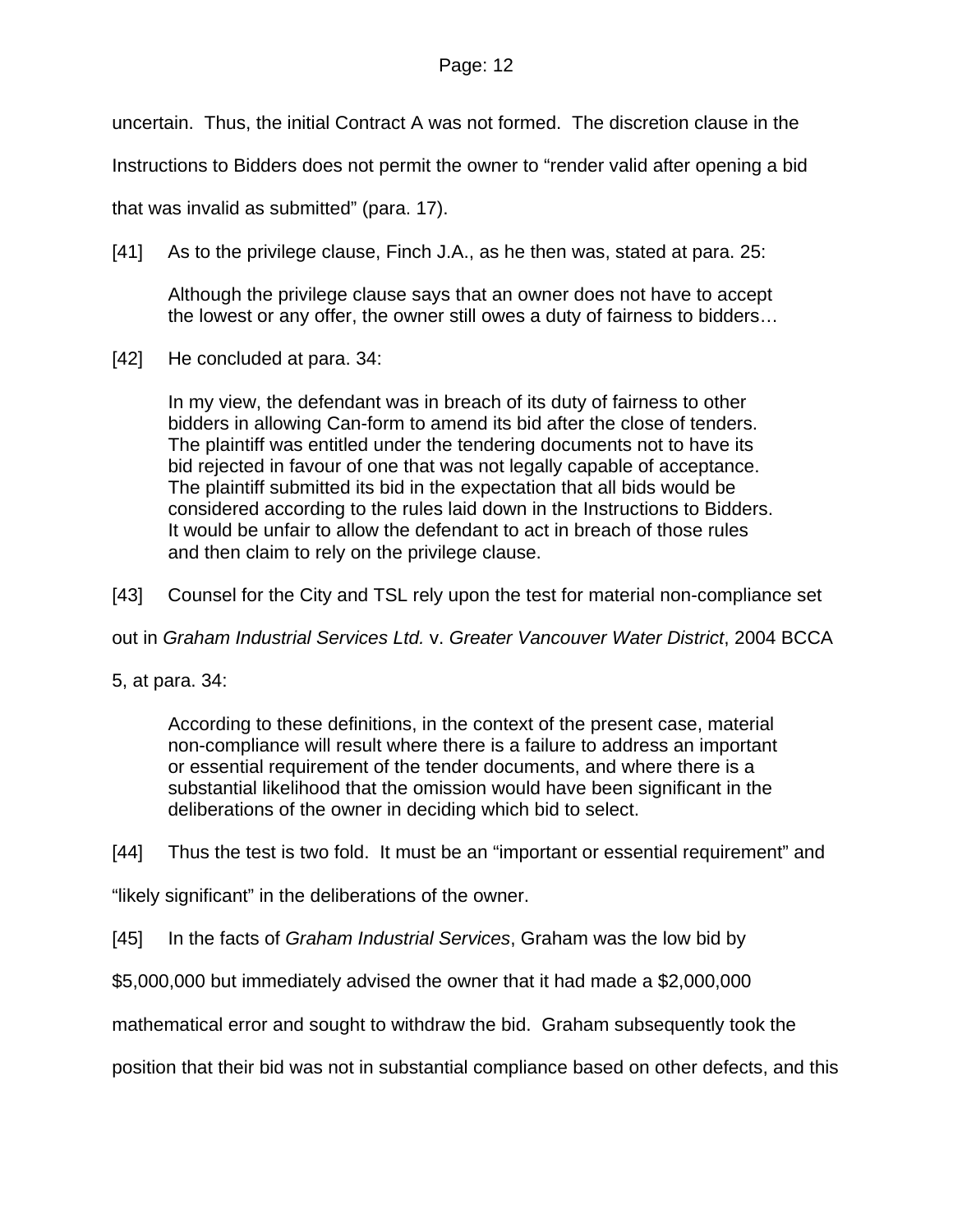was also argued in court. The trial judge found that Graham's written responses to two sections of the Tender Form were "so patently deficient they could not on an objective reading be said to conform in all material respects to the Invitation to Tender", and that their bid was materially non-compliant.

[46] The case before the Court of Appeal turned on whether the discretion clause could be used to deem compliant a bid that was objectively materially non-compliant. Finch C.J.B.C. stated that the owner could not use a discretion or privilege clause to accept a materially non-compliant bid.

[47] Counsel for the City also relies upon *British Columbia* v. *SCI Engineers & Constructors Inc*. (B.C.C.A.) (1993), 22 B.C.A.C. 89. In that case, the bidder was required to "check all extension and totals to ensure mathematical accuracy." SCI had submitted a revision which was required to include the amount by which tenders increased or decreased and the increase or decrease to each unit price affected. SCI stated the actual amount of the new unit prices but failed to state the amount by which four items were being adjusted, and thus did not strictly comply with the tender requirements. SCI was the low tender and the Crown wished to accept it, however the trial judge rejected the SCI revision.

[48] In the British Columbia Court of Appeal, McEachern C.J.B.C. directed that the Crown was entitled, if it wished, to accept the SCI tender. He stated at para. 12:

Making the prices of both the SCI and Kiewit tenders known only required the adjustment of the final price. After that, a Crown employee would have to check the unit price extensions to make sure that, collectively, they conformed to the adjusted tender price and, in the case of SCI's revisions, it was necessary to make one further calculation with respect to each varied unit price in order to confirm that the adjustment was neither a reduction nor an increase, but rather a new unit price.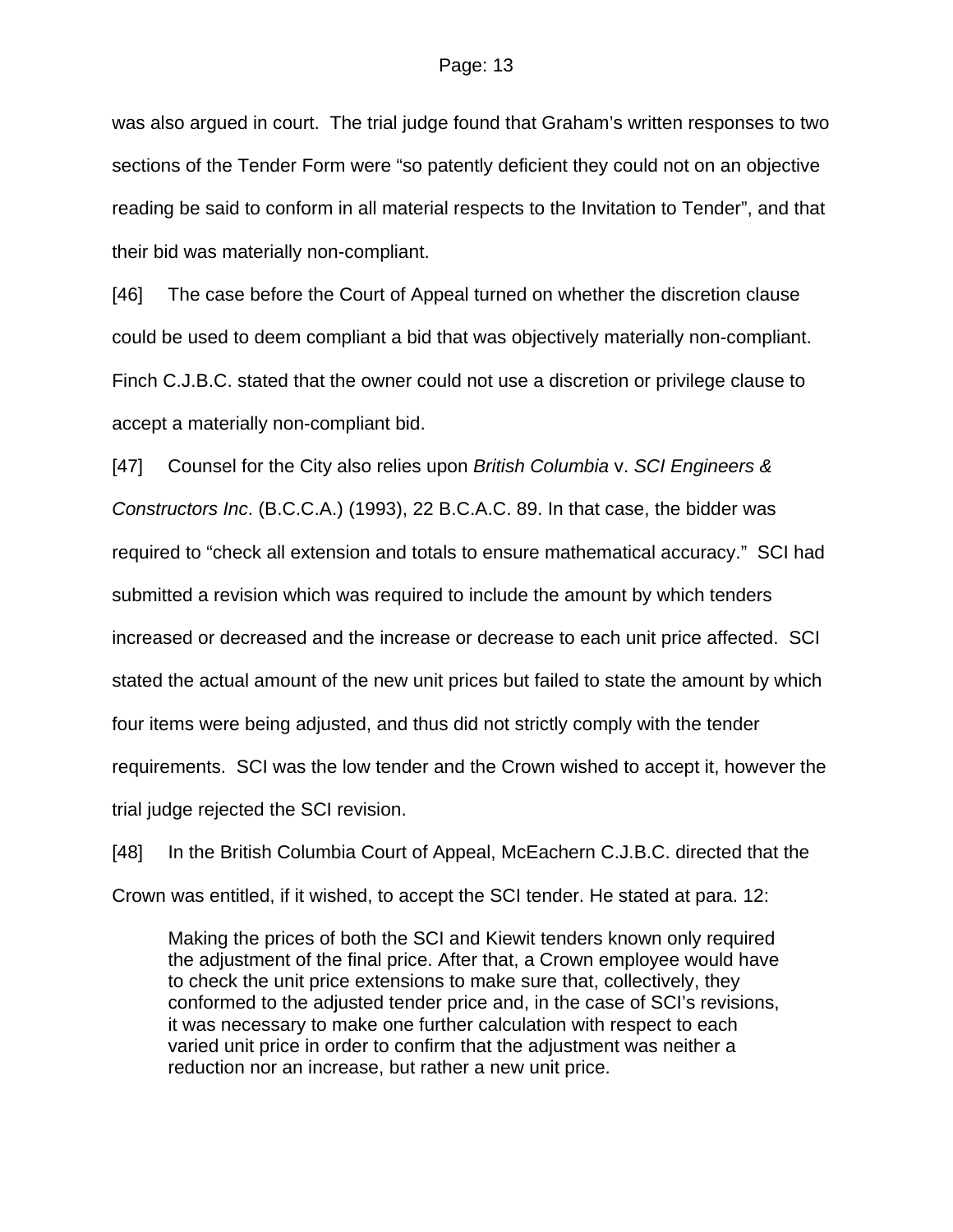[49] The Chief Justice concluded at para. 20 "It would be otherwise, of course, if a material fact were omitted from the tender, or if the meaning of the tender was unclear, but that is not the case…"

[50] In the case of *Bradscot (MCL) Ltd.* v. *Hamilton-Wentworth Catholic District School Board* (1999), 42 O.R. (3d) 723, the Ontario Court of Appeal considered two discrepancies, but I will only refer to the one that dealt with a GST calculation. Here, the School Board had accepted a tender that was alleged to be uncertain. In that case, the tender required a statement of 'Basic Stipulated Sum' which was followed by a 'Tender Amount Summary and GST'. The Basic Stipulated Sum was recorded as 'Seventeen Million Seven Hundred Twenty Thousand' followed by the numbers \$17,720,000. However in the Tender Amount Summary it was repeated as \$17,200,000. The GST was added as 7% (or \$1,240,000) to the lower number, for an overall Stipulated Sum Tender Amount of \$18,460,400. The bidder phoned and faxed shortly after the tender closing to advise that the amount written in words was correct i.e. the base number for the GST calculation should have been \$17,720,000. Notably, the GST calculated was not 7% of either the higher or lower number, and the addition of the GST figure to the base number was incorrect as well.

[51] Despite these inaccuracies, the School Board in *Bradscot* did not amend the tender but simply considered the written figure to be the operative figure and the Summary and GST portion to be a clerical error.

[52] When Bradscot challenged the School Board's contract award, the trial judge concluded that the calculation paragraph was superfluous and not considered to be the operative part of the tender. The Court of Appeal agreed in para. 17, that the Tender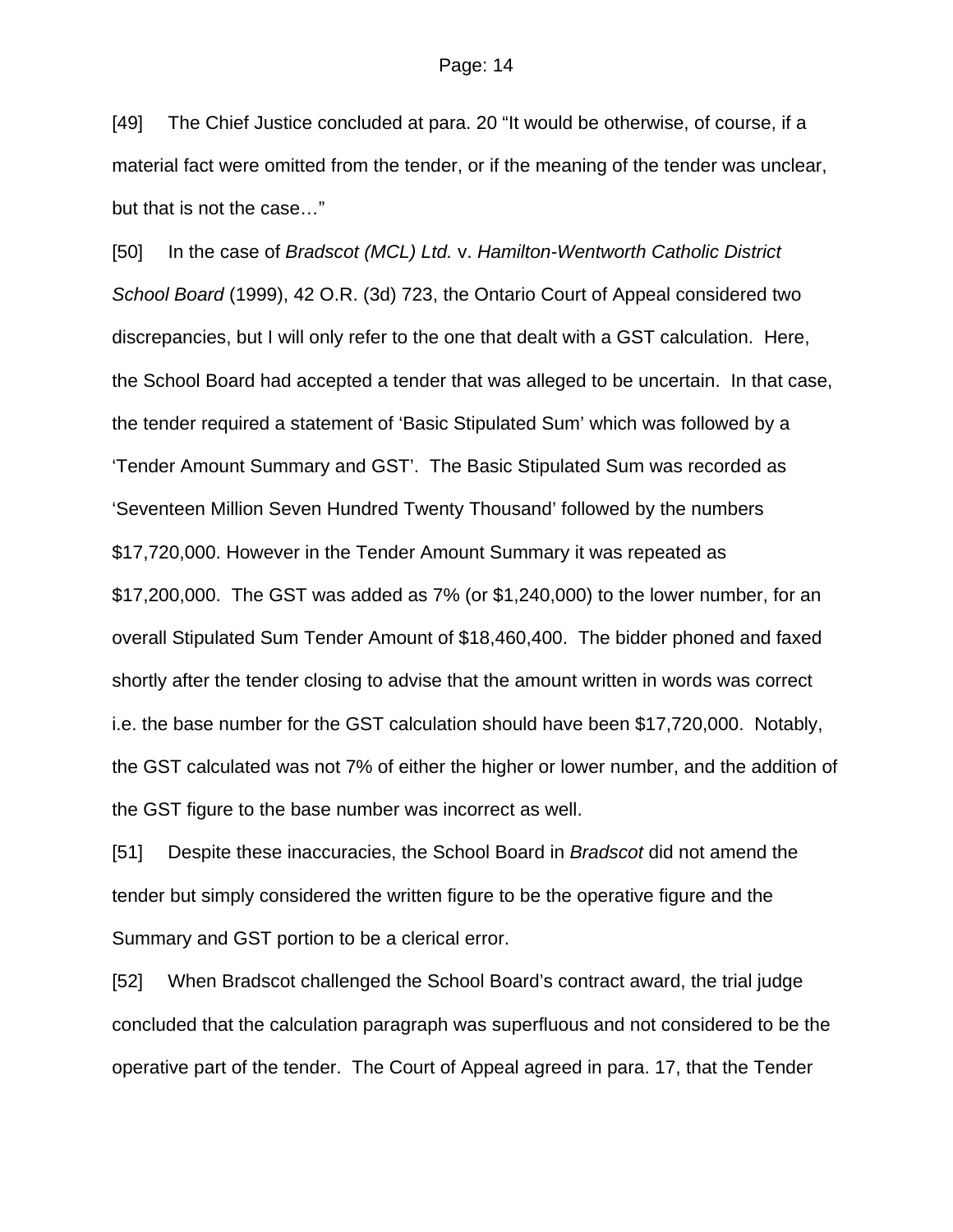#### Page: 15

Amount Summary and GST was subordinate, if not superfluous, and did not make the tender price uncertain. No amendment was required.

[53] I have also reviewed a subsequent Ontario case called *Maystar General Contractors Inc.* v. *Newmarket (Town)*, [2008] O.J. No. 1793 (S.C.), where, despite similar facts, Patillo J. distinguished *Bradscot* and found that Maystar's bid price was uncertain. In that case, the bid form contained two errors such that it was not possible for the judge to determine which of the two numbers was intended to be the 'Stipulated Price', i.e. the basic contract price without a GST calculation. The trial judge also concluded that the provision for GST and Total Price were not superfluous but an important component of the tender (paras. 26-36). In Maystar, however, there was no separate summary section or paragraph representing the stipulated price as was the case in the Bradscot documents*.*

#### **DISPOSITION**

[54] Counsel for the City advises that this is an urgent matter as the City wishes to proceed with the Project. Accordingly, I will not address every case that counsel have submitted, particularly as the facts and the terms of the tender documents vary considerably between them. However, I have set out the basic principles that will inform my decision.

[55] In my view, the City is entitled, but not obligated, to accept the Ketza bid. The Ketza bid is substantially compliant for the following reasons:

- 1. The Total All Items is certain. It is, unlike in *Maystar*, clearly stated.
- 2. The GST calculation is superfluous and not the operative part of the tender for "Contract Award Purposes."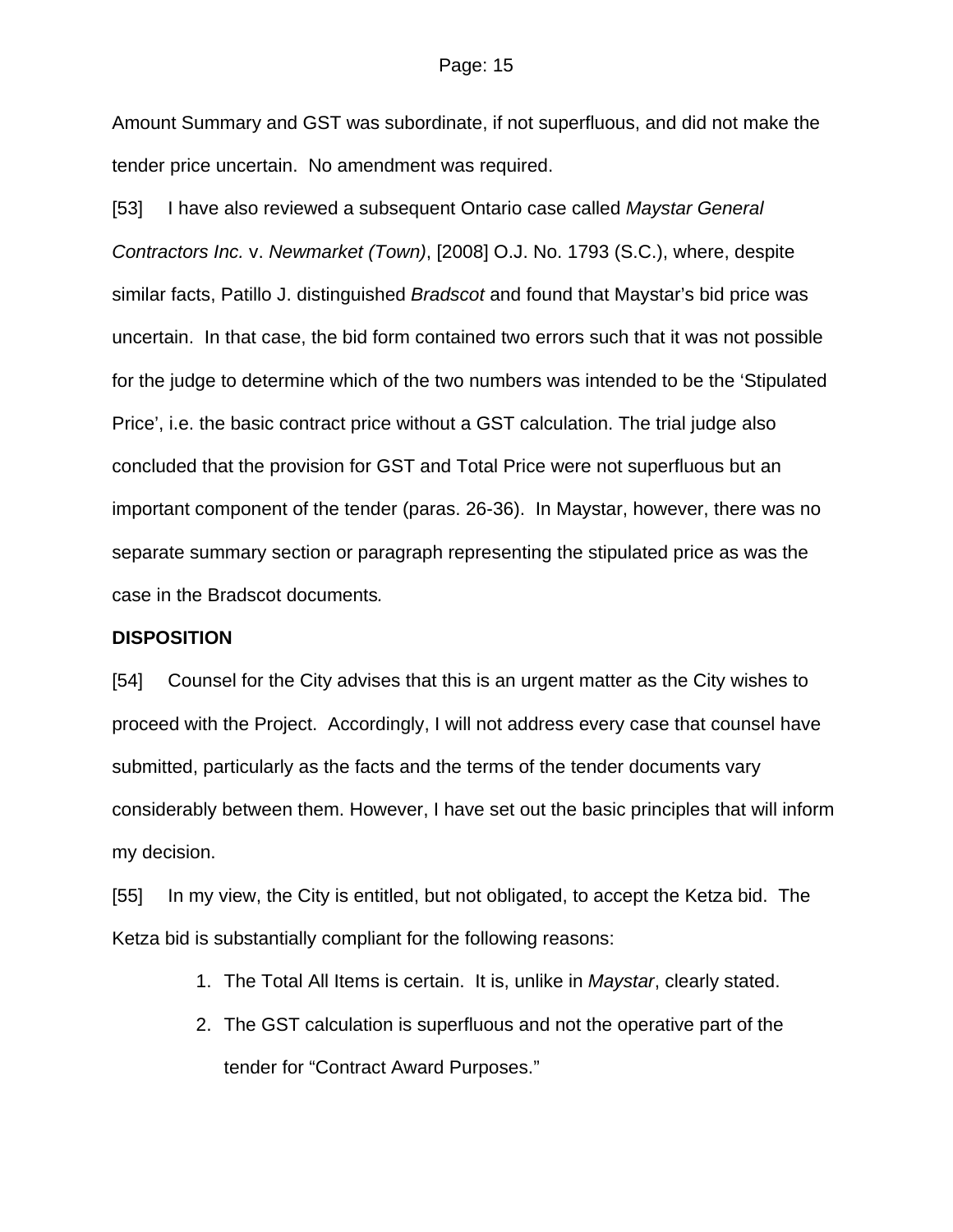3. There is no evidence of mischief.

[56] I find that the Ketza bid is not materially non-compliant in applying the test in *Graham Industrial Services* for the following reasons. The GST calculation is not an essential requirement for contract award purposes and it was treated as an apparent and obvious error that had no affect on the City's evaluation of the two bids. It was appropriate for the City's Engineering Projects Officer and the Director of Operations to follow the practice of evaluating the Total All Items amount from each bidder.

[57] The City has a privilege clause which permits them to accept a compliant (but less-than-perfect) bid. While the City does not have a clause that permits it to waive informalities and irregularities, Section 1.14 and 4.16 permits it to accept or reject any or all tenders and "to accept the Tender which the City deems to be in its own best interest." In my view, the fact that the terms of the tender documents do not set out the specific rejection criteria is not fatal to the City so long as they have a substantially or materially compliant bid.

[58] The City must be fair to all bidders. The City's policy has been to correct patent mathematical errors, as it is obviously in its best interest to do so to ensure that it can proceed with the lowest price, assuming the bids are otherwise equally matched. It is a policy that it applies to all bidders so it cannot be said to be unfair. In the hypothetical case where both TSL and Ketza had made mathematical errors in calculations of the GST, it would not make sense to require the City to reject both bids thereby causing further delay for the Project and time and expense for the bidders to tender once again.